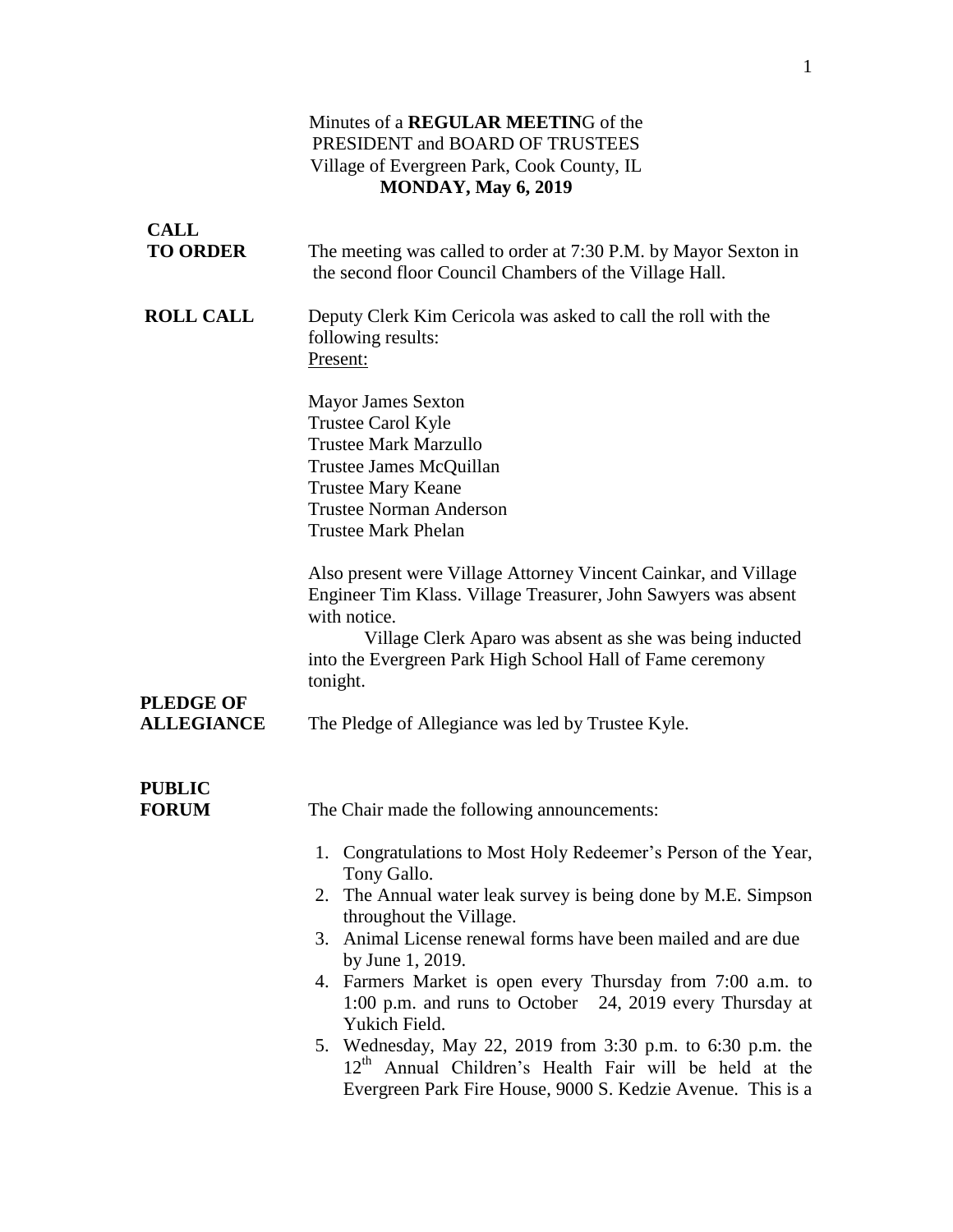free event and it is open to kids of all ages and parents and families.

- 6. Summer concerts begin Sunday June 2, 2019 at Circle Park with the talented 60 piece band, Encore Concert Band at 6:00 p.m.
- 7. The Recreation Department's Candlelight Theatre directed by Glenn Pniewski will perform the musical, "The Lullaby of Broadway". The event takes place on Friday, June 7<sup>th</sup>, 8th and 9 th, 2019 at the EP Senior Center, 9 547 S. Homan. Tickets are available at the Community Center.
- 8. Sunday, June 9, 2019 from 6-8 p.m. a summer concert at Klein Park features the Southwest Community Bank comprised of 65 talented, local musicians. Everyone is encouraged to attend this free musical concert.
- 9. The  $6<sup>th</sup>$  Annual Senior Health Fair will be held at the EP Fire House on Wednesday, June 12, 2019 from 10 a.m. to 2 p.m. Seniors are encouraged to attend for the free health screenings and many fun activities and valuable information.
- 10. The Annual 5k Run is Saturday, June 29, 2019 at Klein Park. Registration is 7:30 a.m. to 8:15 a.m. and the run begins at 8:30 a.m.
- 11. The 31st Annual Day in the Park is Saturday, June 29, 2019, 11:30 a.m. – 9:00 pm at the Community Center.
- 12. The  $51<sup>st</sup>$  Annual Independence Day Parade is Wednesday, July 3, 2019 at 6:30 p.m. Fireworks at dusk at Duffy Park  $92<sup>nd</sup>$ And Millard. Rain date for fireworks only is Friday, July 5, 2019.
- 13. Trustee Keane asked when Nicor will replace the sidewalks from previous work. Mr. Lorenz stated they are currently in the process.

# **AUDIENCE**

**COMMENTS** Mrs. Helen Cuprisin, 9200 St. Louis, asked the price of the 2019 50/50 sidewalk program. Mr. Lorenz stated the bid has not been awarded yet.

# **REGULAR**

**AGENDA** Motion by Trustee Phelan second by Trustee Anderson, to waive reading of the minutes of the April 15, 2019 Regular Meeting of the President and Board of Trustees and approved as presented was passed by unanimous voice vote and so ordered by the Chair.

### **RESOLUTION**

**NO. 13-2019** Motion by Trustee McQuillan second by Trustee Kyle, to approve **Resolution NO. 13-2019** with expenditures of the General Corporate Fund of \$ 775,305.79 and the Water Management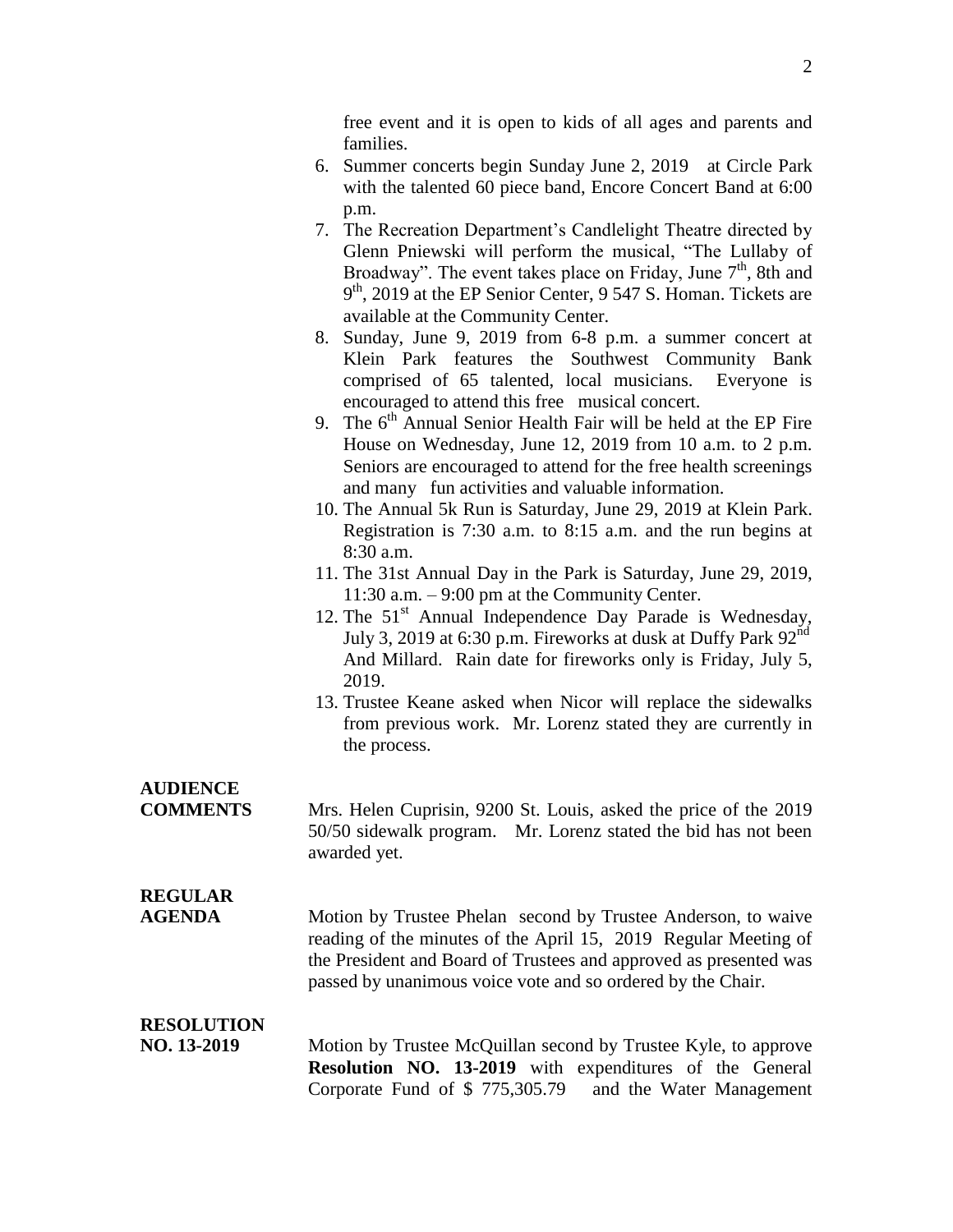Fund, \$ 283,357.56 and the 95TH Street TIF Fund, \$ 8,511.25 and the Capital Improvement Fund, \$ 522,479.23 and the Self Insurance Fund, \$ 1,627.08 and the Street Bond Fund, \$ 10,060.00 for a total of \$ 1,601,340.91. Upon roll call, voting YES: Trustees Kyle, Marzullo, McQuillan, Keane, Anderson and Phelan; voting NO: NONE. The motion was passed and so ordered by the Chair.

## **WATER COLLECTOR'S**

**REPORT** Motion by Trustee Phelan second by Trustee Anderson, to accept for file and information the Waters Collector's report for **April 2019** in the amount \$ 752,914.53. The motion was passed by unanimous voice vote and so ordered by the Chair.

# **VILLAGE COLLECTOR'S**

**REPORT** Motion by Trustee Kyle second by Trustee Keane to accept for file and information the Village Collector's report for **April 2019** in the amount of \$1,628,234.89. The motion was passed by unanimous voice vote and so ordered by the Chair.

### **BUSINESS**

**CERTIFICATES** Motion by Trustee Kyle second by Trustee McQuillan to accept the application for Business Regulation Certificate for **US CENSUS BUREAU** to operate an office for the upcoming 2020 census located at 9730 S. Western Avenue, Suite 101. Upon roll call, voting YES: Trustees Marzullo, McQuillan, Keane, Anderson, Phelan and Kyle; voting NO: NONE. The motion was passed and so ordered by the Chair.

> Motion by Trustee Kyle second by Trustee Anderson to accept the application for Business Regulation Certificate for **UNITED CREDIT UNION** to operate a credit union/banking products and services located at 9148 S. Western Avenue, Suite B. Upon roll call, voting YES: Trustees McQuillan, Keane, Anderson, Phelan, Kyle and Marzullo; voting NO: NONE. The motion was passed and so ordered by the Chair.

> Motion by Trustee Kyle second by Trustee McQuillan to accept the application for Business Regulation Certificate for **COLD STEEL PROFESSIONAL SERVICES to** operate educational employment services and classes located at 3317 W. 95<sup>th</sup> Street, Suite 202. Upon roll call, voting YES: Trustees Keane, Anderson, Phelan, Kyle, Marzullo and McQuillan; voting NO: NONE. The motion was passed and so ordered by the Chair.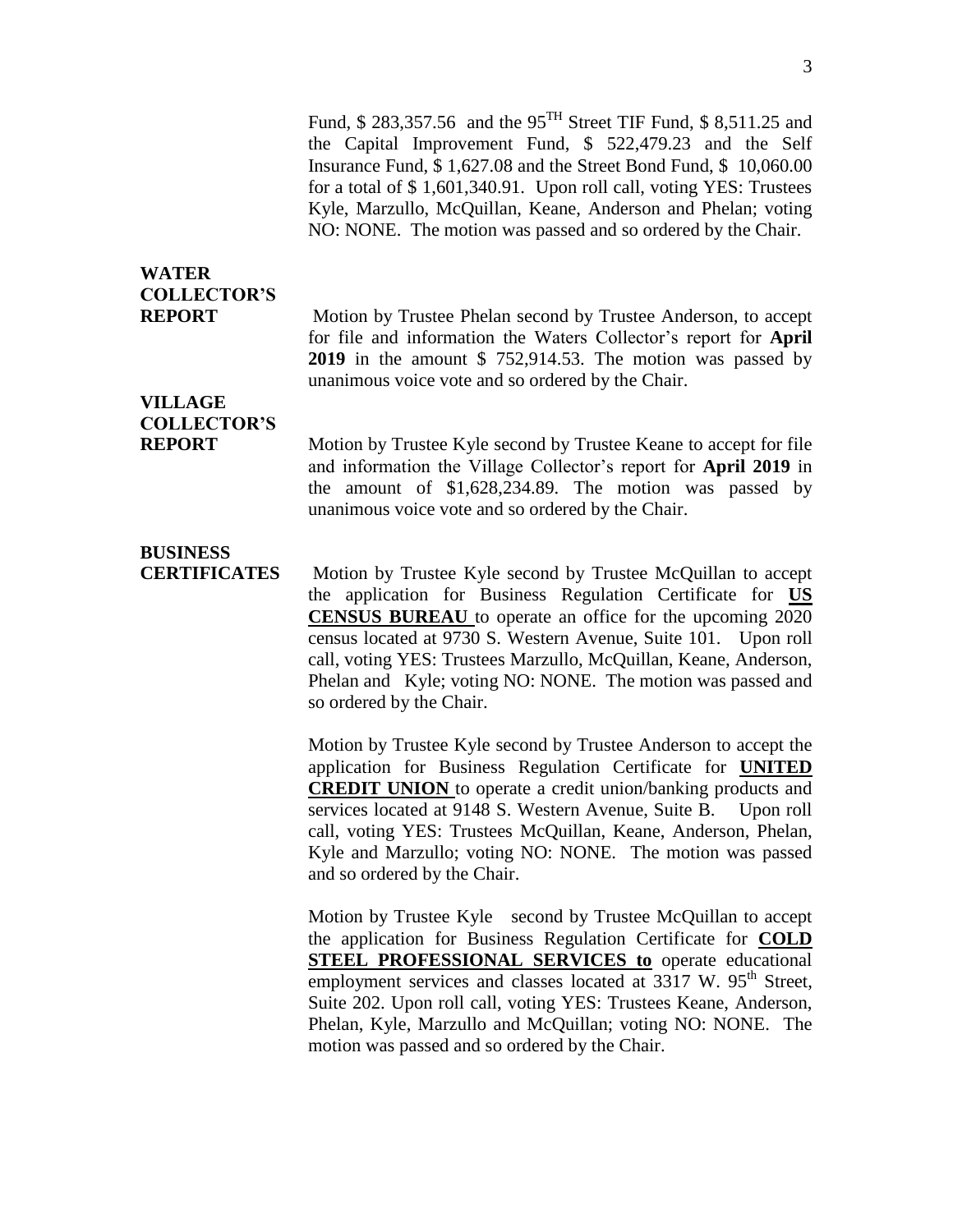Motion by Trustee Marzullo second by Trustee Kyle to accept the application for Business Regulation Certificate for **CHICAGO COMMERCIAL LEARNING CENTER** to operate a vocational school for healthcare training, located at 9730 S. Western Avenue, Suite 502. Upon roll call, voting YES: Trustees Anderson, Phelan, Kyle, Marzullo, McQuillan and Keane; voting NO: NONE. The motion was passed and so ordered by the Chair.

### **ORDINANCE**

**NO. 10-2019** Motion by Trustee McQuillan second by Trustee Phelan to approve **ORDINANCE NO. 10-2019**, "*AN ORDINANCE APPROVING THE EVERGREEN PLAZA III SUBDIVISION OF THE PROPERTY LOCATED AT 95th STREET AND WESTERN AVENUE, EVERGREEN PARK, ILLINOIS."* The Chair noted this is where Planet Fitness is located and the lots are being subdivided. Upon roll call, voting YES: Trustees Phelan, Kyle, Marzullo, McQuillan, Keane and Anderson; voting NO: NONE. The motion was passed and so ordered by the Chair.

#### **FBI ACADEMY**

**SGT. LINN** The Chair commended Police Chief Michael Saunders on the number of Evergreen Park Police that have attended the FBI Academy. Chief Saunders stated Sergeant David Linn is the 15<sup>th</sup> attendee to the FBI Headquarters since Chief Norbert Smith attended in 1979. Sgt. Linn introduced his family in the audience tonight. The Chair congratulated Sgt. Linn and thanked his family for their many sacrifices. The audience and the Board gave him a hearty round of applause.

#### **PROCLAMATIONS**

Motion by Trustee Phelan second by Trustee Anderson to proclaim, "*May 19-25 TH , 2019 as "Emergency Medical Services Week.*" The Chair thanked all the emergency responders for their continued commitment to the Village and its residents. The motion was passed by unanimous voice vote and so ordered by the Chair.

Motion by Trustee Kyle second by Trustee Keane to proclaim *May 2019 as "Preeclampsia Awareness Month in Evergreen Park."* The Chair introduced the Izzo family and presented the proclamation to them. The motion was passed by unanimous voice vote and so ordered by the Chair.

# **GIRLS SOFTBALL**

**PARADE** Motion by Trustee Anderson second by Trustee Kyle to approve the request for the annual Evergreen Park Girls Softball League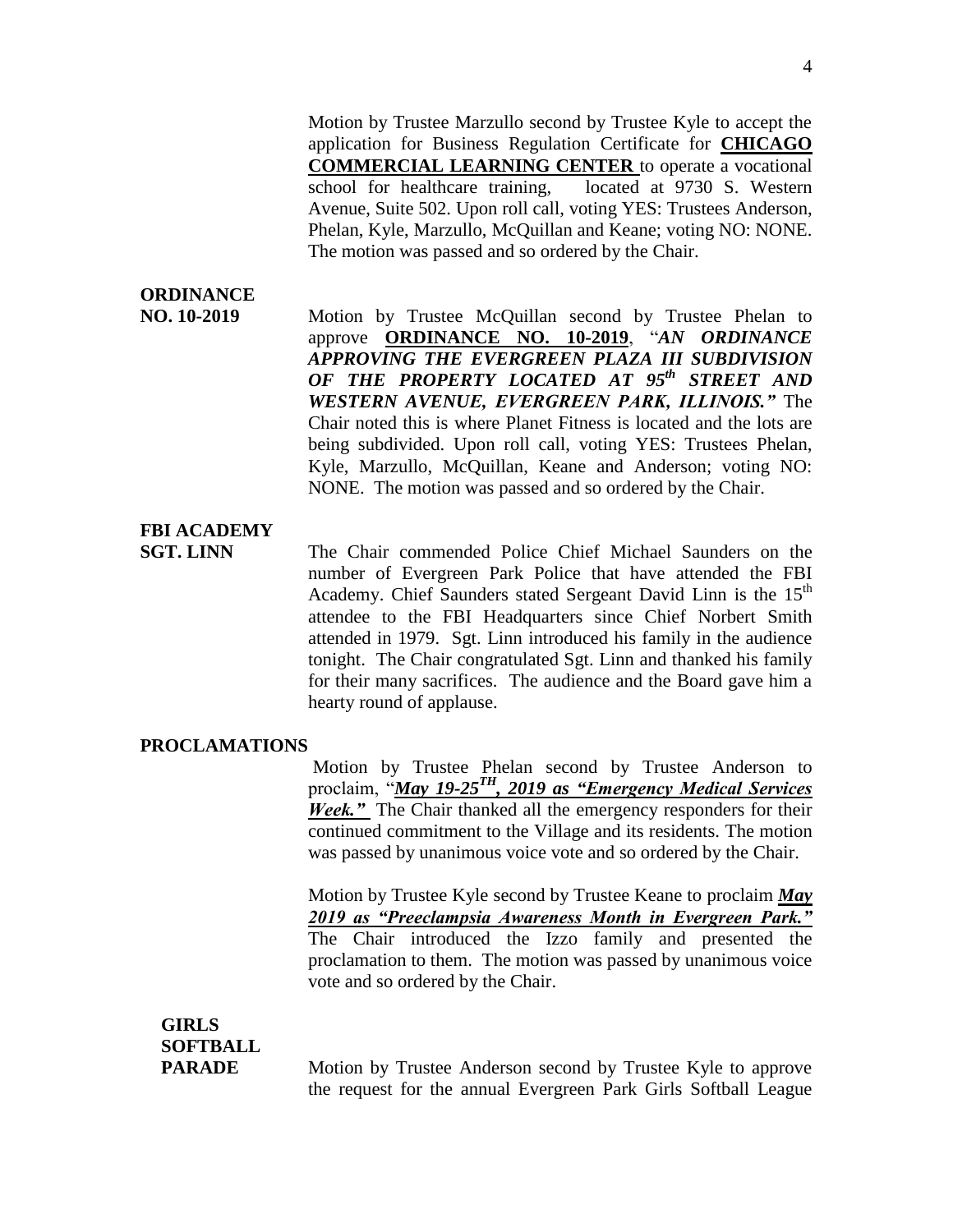Parade on Friday, May 10, 2019 at Yukich Fields. The motion was passed by unanimous voice vote and so ordered by the Chair.

#### **HOLY REDEEMER**

**CARNIVAL** Motion by Trustee Phelan second by Trustee McQuillan to approve the request from Most Holy Redeemer to hold their annual carnival with a liquor license from Wednesday, June 12 through Sunday, June 16, 2019. Upon roll call, voting YES: Trustees Marzullo, McQuillan, Keane, Anderson, Phelan and Kyle; voting NO: NONE. The motion was passed and so ordered by the Chair.

### **ENGINEER'S**

**REPORT** The Engineer had no report. The Chair stated he spoke with the County and they are considering the Village for some additional monies.

# **ATTORNEY'S**

**REPORT** The Attorney had no report.

#### **DEPT HEADS**

**OCS Director, Mary Ann Carioto Diehl**, reported AARP Smart Driving classes will be June  $13<sup>th</sup>$  and 14, 2019 at the Community Center. The Senior Luncheon is Thursday, May  $16<sup>th</sup>$  at  $11:00$  a.m. at the Senior Center for \$7.00. Ms. Kathleen Rohan from St. Xavier health clinic is the guest speaker. Johnny Gray is the musical entertainment.

**Recreation Director, Dennis Duffy**, reported the driving range has had limited hours due to the rainy weather. He stated the Rec. Dept. program book has been delivered and is also available on line.

**BIDS** Motion by Trustee Phelan second by Trustee Kyle to approve the request from PW Director Lorenz to award the low bidder of Malcor Roofing of Illinois in the amount of \$ 117,850.00 for the restoration of the Police portion of the roof at the 3300 W.  $93<sup>rd</sup>$ Street building. Upon roll call, voting YES: Trustees McQuillan, Keane, Anderson, Phelan, Kyle and Marzullo; voting NO: NONE. The motion was passed and so ordered by the Chair.

> Motion by Trustee McQuillan second by Trustee Anderson to approve the request from PW Director Lorenz to award the low bid proposal of \$ 226,029.40 to Insituform Technologies for the 2019 sanitary sewer lining project. Upon roll call, voting YES: Trustees Keane, Anderson, Phelan, Kyle, Marzullo and McQuillan; voting NO: NONE. The motion was passed and so ordered by the Chair.